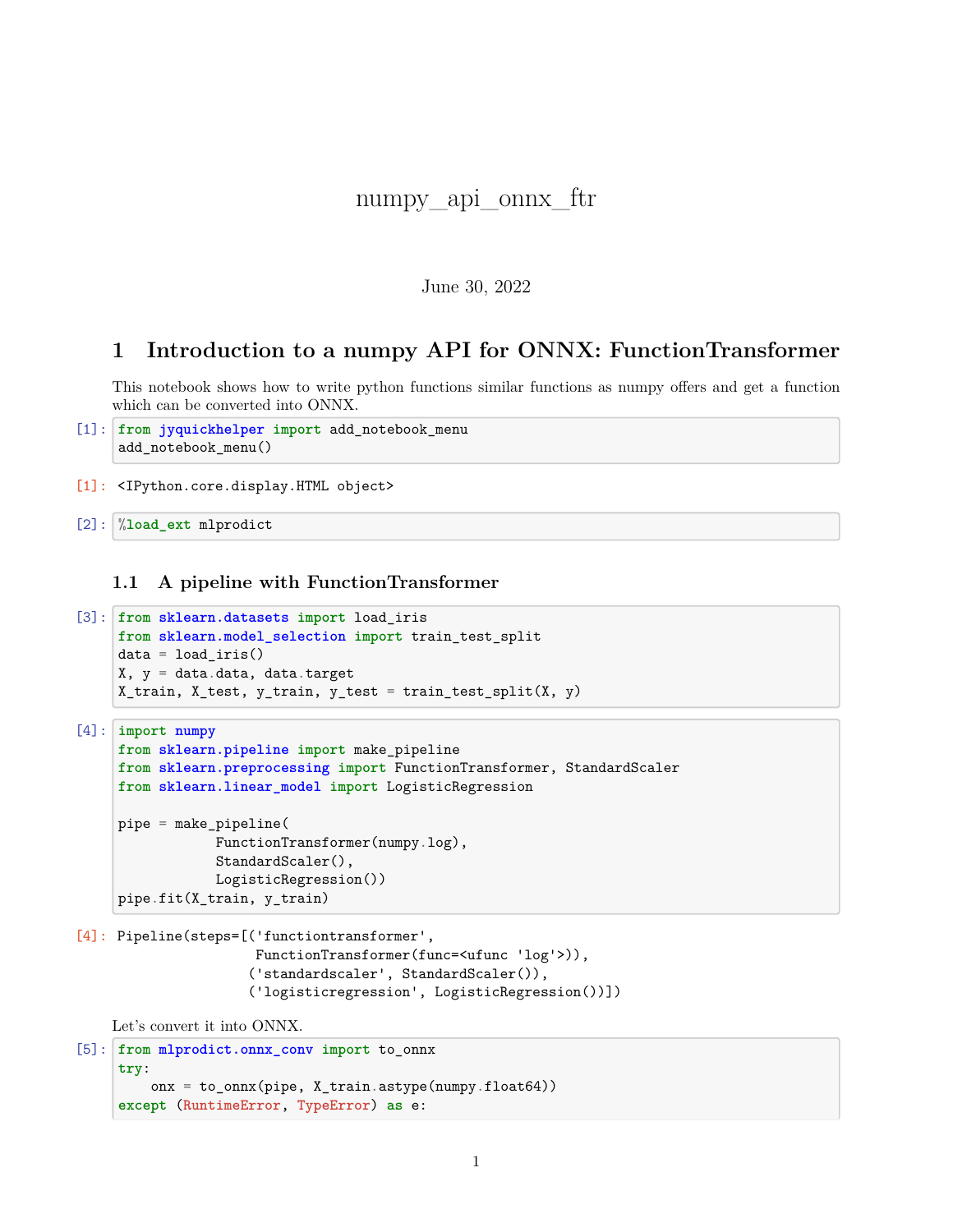FunctionTransformer is not supported unless the transform function is None (= identity). You may raise an issue at https://github.com/onnx/sklearnonnx/issues.

#### **1.2 Use ONNX instead of numpy**

The pipeline cannot be converter because the converter does not know how to convert the function (numpy.log) held by FunctionTransformer into ONNX. One way to avoid that is to replace it by a function log defined with *ONNX* operators and executed with an ONNX runtime.

```
[6]: import mlprodict.npy.numpy_onnx_pyrt as npnxrt
     pipe = make_pipeline(
                 FunctionTransformer(npnxrt.log),
                 StandardScaler(),
                 LogisticRegression())
     pipe.fit(X_train, y_train)
```

```
[6]: Pipeline(steps=[('functiontransformer',
```

```
FunctionTransformer(func=<mlprodict.npy.onnx_numpy_wrapper.onnx
numpy_nb_log_None_None object at 0x000002B02D5D7550>)),
                ('standardscaler', StandardScaler()),
                ('logisticregression', LogisticRegression())])
```
[7]: onx = to\_onnx(pipe, X\_train.astype(numpy.float64), rewrite\_ops=**True**)

```
C:\Python395_x64\lib\site-packages\xgboost\compat.py:36: FutureWarning:
pandas.Int64Index is deprecated and will be removed from pandas in a future
version. Use pandas.Index with the appropriate dtype instead.
  from pandas import MultiIndex, Int64Index
```

```
[8]: %onnxview onx
```

```
[8]: <jyquickhelper.jspy.render_nb_js_dot.RenderJsDot at 0x2b02e44df40>
```
The operator Log is belongs to the graph. There is some overhead by using this function on small matrices. The gap is much less on big matrices.

[9]: %**timeit** numpy.log(X\_train)

3.86  $\mu$ s  $\pm$  177 ns per loop (mean  $\pm$  std. dev. of 7 runs, 100,000 loops each)

[10]: %**timeit** npnxrt.log(X\_train)

22.5  $\mu$ s  $\pm$  1.66  $\mu$ s per loop (mean  $\pm$  std. dev. of 7 runs, 10,000 loops each)

#### **1.3 Slightly more complex functions with a FunctionTransformer**

What about more complex functions? It is a bit more complicated too. The previous syntax does not work.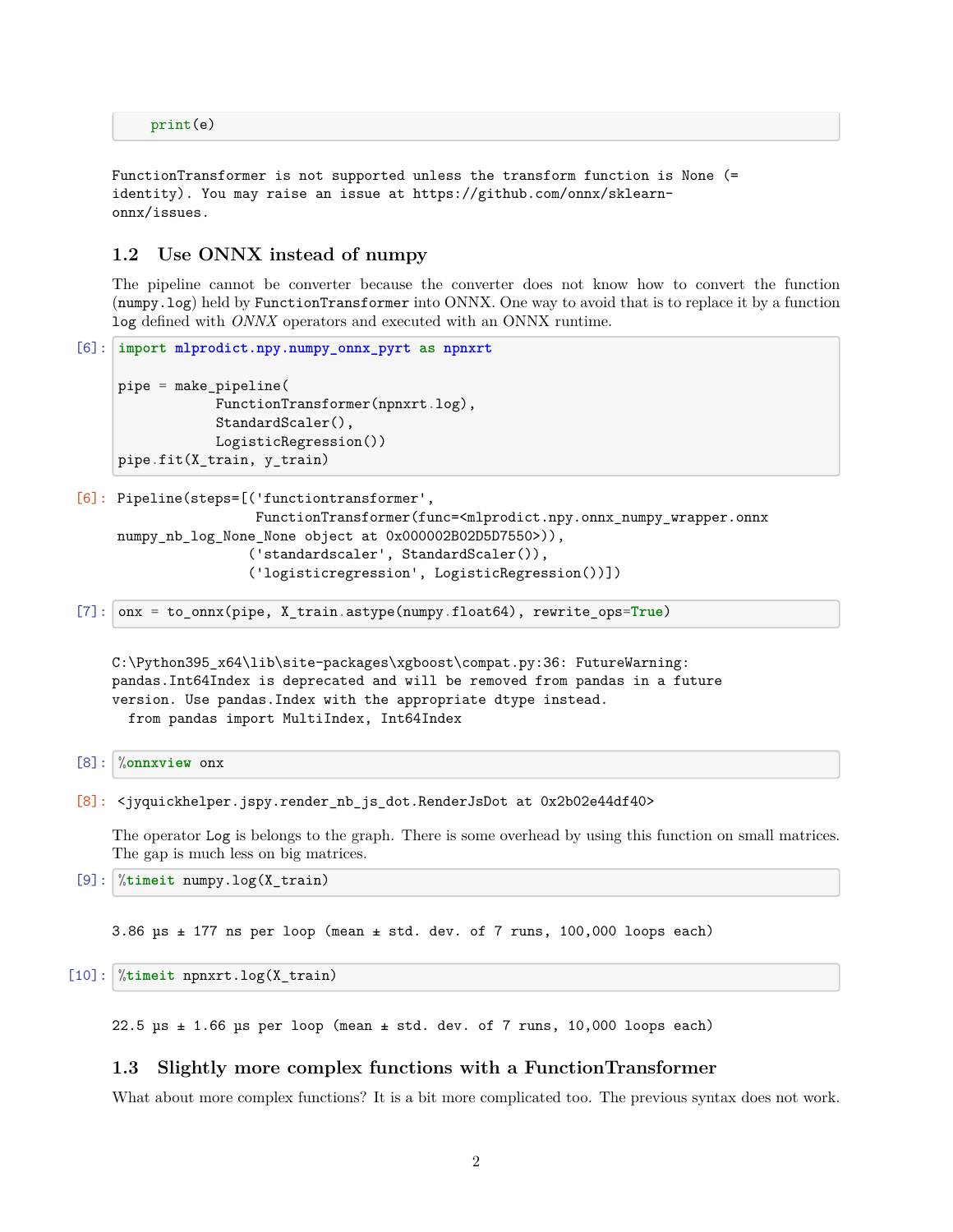```
[11]: def customfct(x):return npnxrt.log(x + 1)
      pipe = make_pipeline(
                  FunctionTransformer(custom_fct),
                  StandardScaler(),
                  LogisticRegression())
      pipe.fit(X_train, y_train)
```

```
[11]: Pipeline(steps=[('functiontransformer',
                       FunctionTransformer(func=<function custom_fct at
      0x000002B02E5B24C0>)),
                      ('standardscaler', StandardScaler()),
                      ('logisticregression', LogisticRegression())])
```
[12]: **try**:

```
onx = to_onnx(pipe, X_train.astype(numpy.float64), rewrite_ops=True)
except TypeError as e:
    print(e)
```
FunctionTransformer is not supported unless the transform function is of type <class 'function'> wrapped with onnxnumpy.

The syntax is different.

```
[13]: from typing import Any
      from mlprodict.npy import onnxnumpy_default, NDArray
      import mlprodict.npy.numpy_onnx_impl as npnx
      @onnxnumpy_default
      def custom_fct(x: NDArray[(None, None), numpy.float64]) -> NDArray[(None, None), numpy.
       \rightarrowfloat64]:
          return npx.log(x + numpy.float64(1))pipe = make_pipeline(
                  FunctionTransformer(custom_fct),
                  StandardScaler(),
                  LogisticRegression())
      pipe.fit(X_train, y_train)
```

```
[13]: Pipeline(steps=[('functiontransformer',
                       FunctionTransformer(func=<mlprodict.npy.onnx_numpy_wrapper.onnx
     numpy_custom_fct_None_None object at 0x000002B02E63F6D0>)),
                      ('standardscaler', StandardScaler()),
                      ('logisticregression', LogisticRegression())])
```

```
[14]: onx = to_onnx(pipe, X_train.astype(numpy.float64), rewrite_ops=True)
      %onnxview onx
```
[14]: <jyquickhelper.jspy.render\_nb\_js\_dot.RenderJsDot at 0x2b02c5547f0>

Let's compare the time to *numpy*.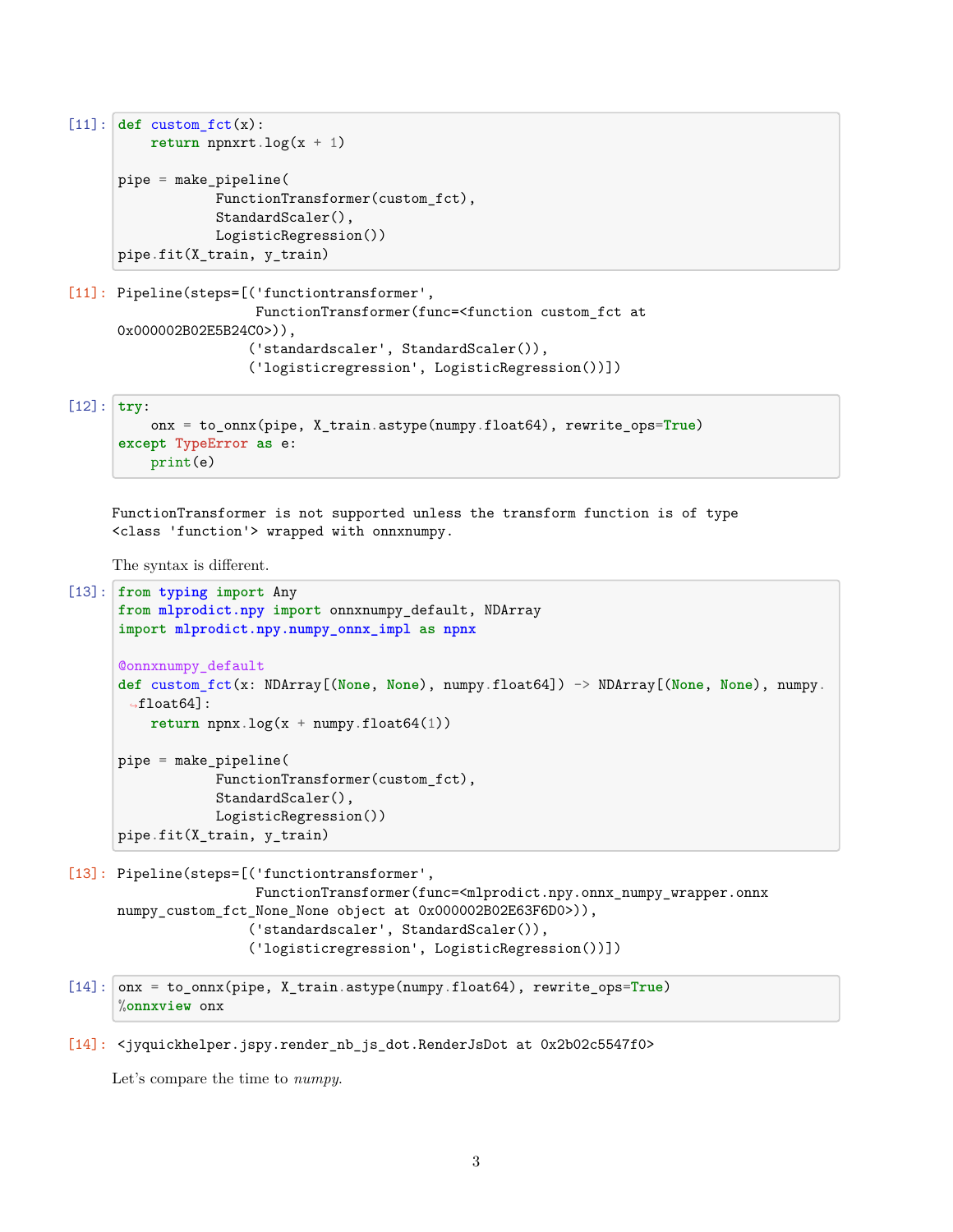```
[15]: def custom_numpy_fct(x):
          return numpy.log(x + numpy.float64(1))%timeit custom_numpy_fct(X_train)
```
5.43  $\mu$ s  $\pm$  99.3 ns per loop (mean  $\pm$  std. dev. of 7 runs, 100,000 loops each)

[16]: %**timeit** custom\_fct(X\_train)

 $25 \text{ }\mu\text{s} \pm 1.13 \text{ }\mu\text{s}$  per loop (mean  $\pm$  std. dev. of 7 runs, 10,000 loops each)

The new function is slower but the gap is much less on bigger matrices. The default ONNX runtime has a significant cost compare to the cost of a couple of operations on small matrices.

```
[17]: bigx = numpy.random.rand(10000, X_train.shape[1])
      %timeit custom_numpy_fct(bigx)
```
351 µs ± 41.4 µs per loop (mean ± std. dev. of 7 runs, 1,000 loops each)

[18]: %**timeit** custom\_fct(bigx)

334  $\mu$ s  $\pm$  2.63  $\mu$ s per loop (mean  $\pm$  std. dev. of 7 runs, 1,000 loops each)

#### **1.4 Function transformer with FFT**

The following function is equivalent to the module of the output of a FFT transform. The matrix  $M_{kn}$  is defined by  $M_{kn} = (\exp(-2i\pi k n/N))_{kn}$ . Complex features are then obtained by computing MX. Taking the module leads to real features:  $\sqrt{Re(MX)^2 + Im(MX)^2}$ . That's what the following function does.

**1.4.1 numpy implementation**

```
[19]: def custom_fft_abs_py(x):
           "onnx fft + abs python"
           # see https://jakevdp.github.io/blog/
           # 2013/08/28/understanding-the-fft/
           dim = x.shape[1]n = numpy.arange(dim)
           k = n.reshape((-1, 1)).astype(numpy.float64)
           kn = k * n * (-numpy.pi * 2 / dim)kn\_cos = numpy.cos(kn)kn\_sin = numpy.sin(kn)ekn = \text{number}.\text{empty}(2,) + kn.\text{shape}, \text{ dtype=x}.dtype)ekn[0, :, :] = kn_{cos}ekn[1, :, :] = knsin
           res = \text{numpy.dot}(\text{ekn}, x.T)tr = res ** 2mod = tr[0, :, :] + tr[1, :, :]return numpy.sqrt(mod).T
      x = \text{number.random.random}(3, 4). astype(numpy.float32)
      custom_fft_abs_py(x)
```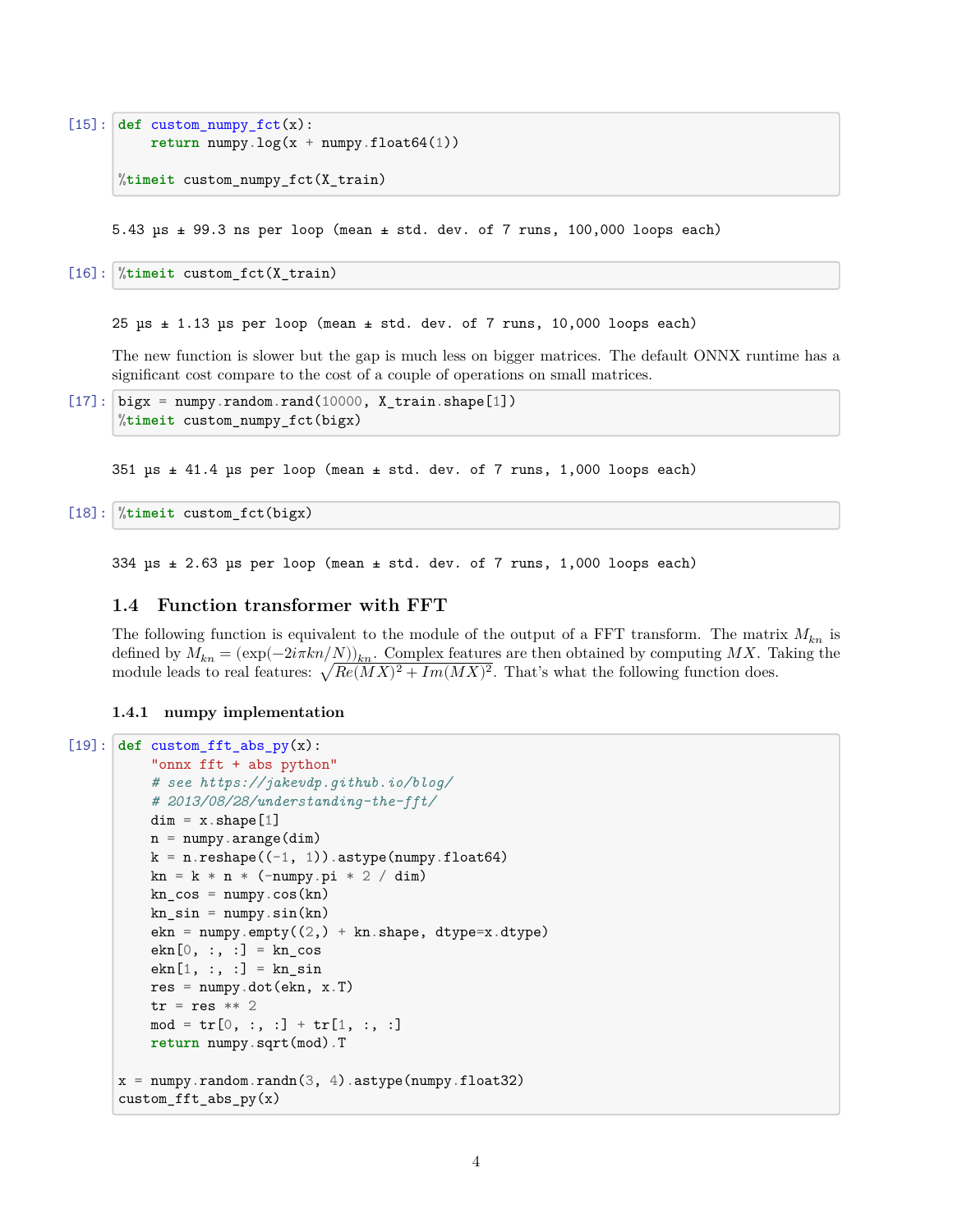```
[19]: array([[1.982739 , 1.1724371 , 3.4323769 , 1.172437 ],
             [2.764481 , 3.0285406 , 0.28028846, 3.0285406 ],
             [2.8741124 , 1.8547025 , 2.1338394 , 1.8547024 ]], dtype=float32)
```
#### **1.4.2 ONNX implementation**

This function cannot be exported into ONNX unless it is written with ONNX operators. This is where the numpy API for ONNX helps speeding up the process.

```
[20]: from mlprodict.npy import onnxnumpy_default, onnxnumpy_np, NDArray
      import mlprodict.npy.numpy_onnx_impl as nxnp
      def _custom_fft_abs(x):
         dim = x.shape[1]n = n x np.arange(0, dim).astype(numpy.float32)k = n.\text{reshape}((-1, 1))kn = (k * (n * numpy.float32(-numpy.pi * 2))) / dim astype(numpy.float32)kn3 = nxnp.expand\_dims(kn, 0)kn_{\text{c}}os = nxnp \cdot cos(kn3)kn\_sin = nxnp.sin(kn3)ekn = nxnp.vstack(kn_cos, kn_sin)
          res = nxnp.dot(ekn, x.T)tr = res ** 2mod = tr[0, :, :] + tr[1, :, :]return nxnp.sqrt(mod).T
      @onnxnumpy_default
      def custom_fft_abs(x: NDArray[Any, numpy.float32],
                         ) -> NDArray[Any, numpy.float32]:
          "onnx fft + abs"
          return _custom_fft_abs(x)
      custom_fft_abs(x)
     C:\xavierdupre\__home_\GitHub\mlprodict\mlprodict\npy\numpy_onnx_impl.py:253:
```
UserWarning: npnx.dot is equivalent to npnx.matmul == numpy.matmul != numpy.dot with arrays with more than 3D dimensions. warnings.warn(

```
[20]: array([[1.982739 , 1.1724371 , 3.4323769 , 1.172437 ],
             [2.7644813 , 3.0285406 , 0.28028846, 3.0285406 ],
             [2.8741124 , 1.8547025 , 2.1338396 , 1.8547025 ]], dtype=float32)
```
custom\_fft\_abs is not a function a class holding an ONNX graph. A method \_\_call\_\_ executes the ONNX graph with a python runtime.

 $[21]:$  fonx = custom\_fft\_abs.to\_onnx() %**onnxview** fonx

Every intermediate output can be logged.

<sup>[21]:</sup> <jyquickhelper.jspy.render\_nb\_js\_dot.RenderJsDot at 0x2b02e644eb0>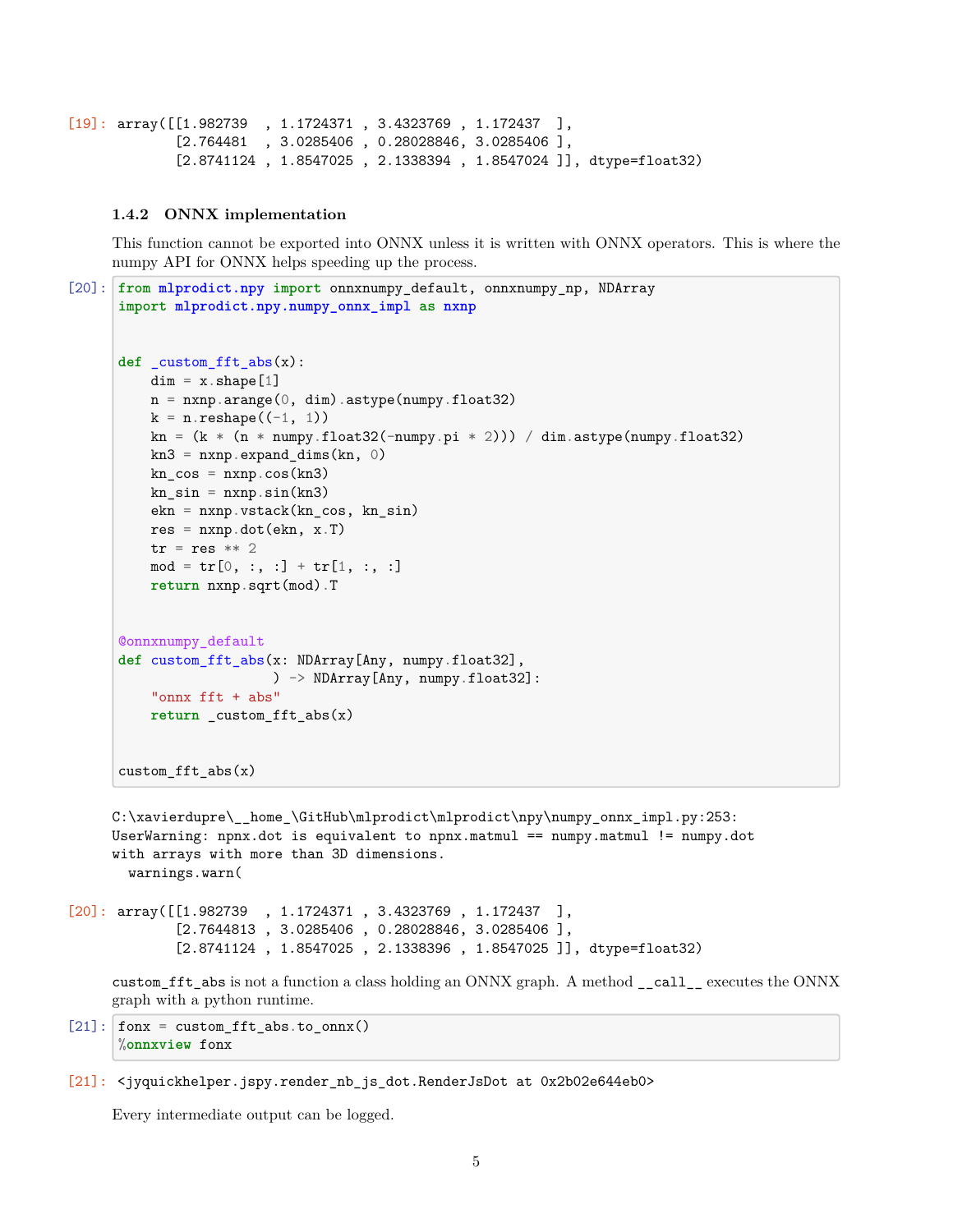```
-- OnnxInference: run 26 nodes
0nnx-Shape(x) \rightarrow out sha 0 (name=' shape')
+kr='out_sha_0': (2,) (dtype=int64 min=3 max=4)
Onnx-Gather(out_sha_0, init) -> out_gat_0 (name='_gather')
+kr='out gat 0': () (dtype=int64 min=4 max=4)
Onnx-Reshape(out_gat_0, init_1) -> out_res_0 (name='_reshape')
+kr='out_res_0': (1,) (dtype=int64 min=4 max=4)
Onnx-ConstantOfShape(out_res_0) -> out_con_0 (name='_constantofshape')
+kr='out_con_0': (4,) (dtype=int64 min=1 max=1)
Onnx-CumSum(out_con_0, init_2) -> out_cum_0 (name='_cumsum')
+kr='out_cum_0': (4,) (dtype=int64 min=1 max=4)
Onnx-Add(out_cum_0, init_1) -> out_add_0 (name='_add')
+kr='out\_add_0': (4,) (dtype=int64 min=0 max=3)0nnx-Cast(out_add_0) -> out_cas_0 (name='_cast')
+kr='out_cas_0': (4,) (dtype=float32 min=0.0 max=3.0)
Onnx-Mul(out_cas_0, init_4) -> out_mul_0 (name='_mul')
+kr='out_mul_0': (4,) (dtype=float32 min=-18.84955596923828 max=-0.0)
Onnx-Reshape(out_cas_0, init_5) -> out_res_0_1 (name='_reshape_1')
+kr='out_res_0_1': (4, 1) (dtype=float32 min=0.0 max=3.0)
\text{Onnx--Cast}(\text{out}_\text{gat_0}) \rightarrow \text{out}_\text{cas_01} (name='_cast_1')
+kr='out_cas_0_1': () (dtype=float32 min=4.0 max=4.0)
0nnx-Mul(out_res_0_1, out_mul_0) -> out_mul_0_1 (name='_mul_1')
+kr='out_mul_0_1': (4, 4) (dtype=float32 min=-56.548667907714844 max=-0.0)
0mnx-Div(out_mul_0_1, out_cas_0_1) -> out_div_0 (name='_div')
+kr='out_div_0': (4, 4) (dtype=float32 min=-14.137166976928711 max=-0.0)
Onnx-Unsqueeze(out_div_0, init_2) -> out_uns_0 (name='_unsqueeze')
+kr='out_uns_0': (1, 4, 4) (dtype=float32 min=-14.137166976928711 max=-0.0)
0nnx-Sin(out_uns_0) -> out_sin_0 (name='_sin')
+kr='out_sin_0': (1, 4, 4) (dtype=float32 min=-1.0 max=1.0)
Onnx-Cos(out_uns_0) -> out_cos_0 (name='_cos')
+kr='out_cos_0': (1, 4, 4) (dtype=float32 min=-1.0 max=1.0)
0nnx-Transpose(x) \rightarrow out tra 0 (name=' transpose')
+kr='out_tra_0': (4, 3) (dtype=float32 min=-2.118224620819092
max=2.176269054412842)
Onnx-Concat(out_cos_0, out_sin_0) -> out_con_0_1 (name='_concat')
+kr='out_con_0_1': (2, 4, 4) (dtype=float32 min=-1.0 max=1.0)
Onnx-MatMul(out_con_0_1, out_tra_0) -> out_mat_0 (name='_matmul')
+kr='out_mat_0': (2, 4, 3) (dtype=float32 min=-2.9943528175354004
max=3.4323768615722656)
Onnx-Pow(out_mat_0, init_7) -> out_pow_0 (name='_pow')
+kr='out_pow_0': (2, 4, 3) (dtype=float32 min=0.0 max=11.781210899353027)
Onnx-Slice(out_pow_0, init_8, init_7, init_2) -> out_sli_0 (name='_slice')
+kr='out_sli_0': (1, 4, 3) (dtype=float32 min=0.0 max=0.20590990781784058)
Onnx-Slice(out_pow_0, init_2, init_8, init_2) -> out_sli_0_1
(name='_slice_1')
+kr='out_sli_0_1': (1, 4, 3) (dtype=float32 min=0.07856161892414093
max=11.781210899353027)
Onnx-Squeeze(out_sli_0, init_2) -> out_squ_0 (name='_squeeze')
+kr='out_squ_0': (4, 3) (dtype=float32 min=0.0 max=0.20590990781784058)
Onnx-Squeeze(out_sli_0_1, init_2) -> out_squ_0_1 (name='_squeeze_1')
+kr='out_squ_0_1': (4, 3) (dtype=float32 min=0.07856161892414093
max=11.781210899353027)
```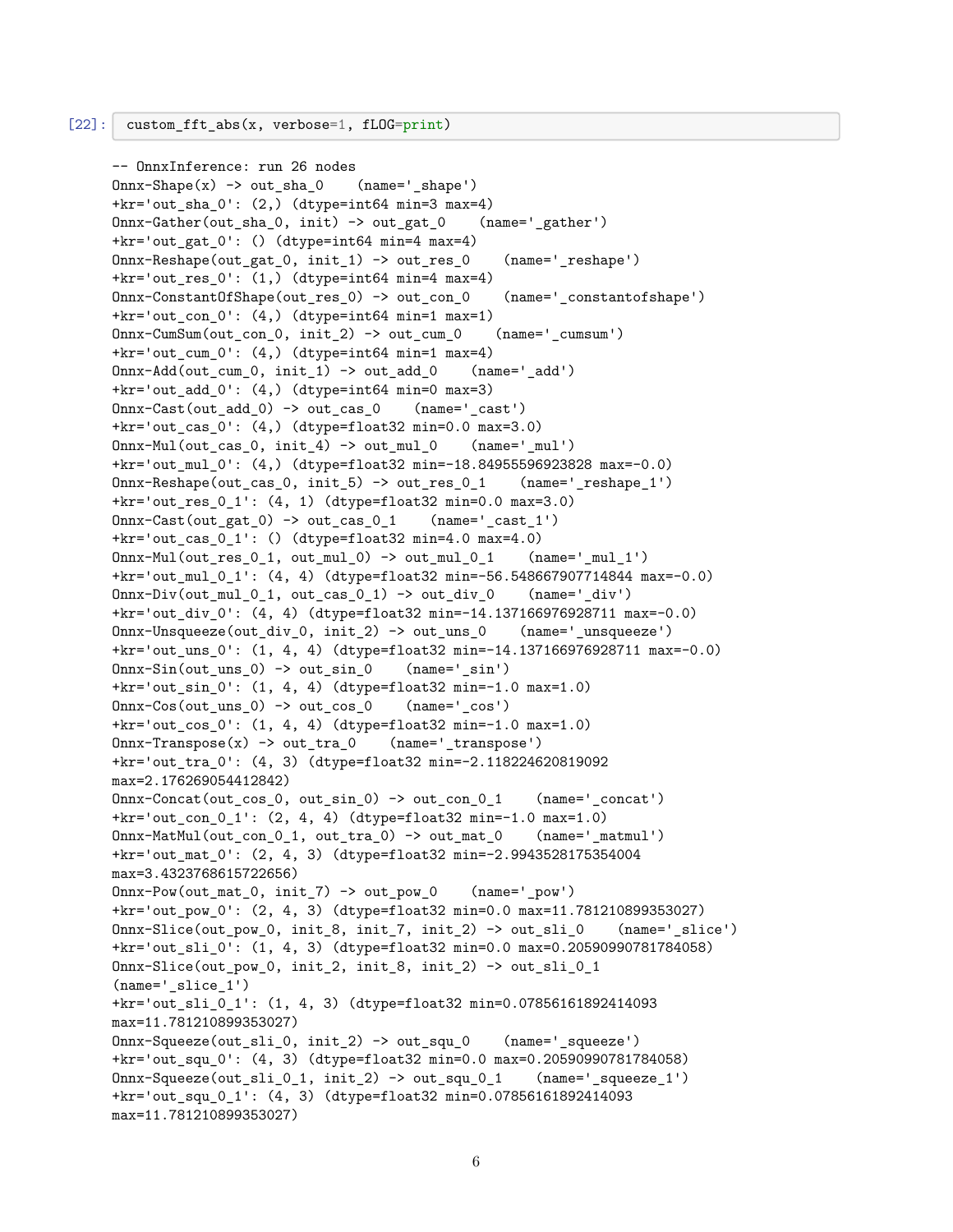```
0nnx-Add(out squ 0 1, out squ 0) -> out add 0 1 (name=' add 1')
     +kr='out_add_0_1': (4, 3) (dtype=float32 min=0.07856161892414093
     max=11.781210899353027)
     Onnx-Sqrt(out_add_0_1) -> out_sqr_0 (name='_sqrt')
     +kr='out_sqr_0': (4, 3) (dtype=float32 min=0.2802884578704834
     max=3.4323768615722656)
     Onnx-Transpose(out sqr 0) \rightarrow y (name=' transpose 1')
     +kr='y': (3, 4) (dtype=float32 min=0.2802884578704834 max=3.4323768615722656)
[22]: array([[1.982739 , 1.1724371 , 3.4323769 , 1.172437 ],
             [2.7644813 , 3.0285406 , 0.28028846, 3.0285406 ],
             [2.8741124 , 1.8547025 , 2.1338396 , 1.8547025 ]], dtype=float32)
```

```
[23]: \sqrt[n]{timeit} custom fft abs py(x)
```
18.6  $\mu$ s  $\pm$  581 ns per loop (mean  $\pm$  std. dev. of 7 runs, 10,000 loops each)

[24]: %**timeit** custom\_fft\_abs(x)

261  $\mu s \pm 8.92 \mu s$  per loop (mean  $\pm$  std. dev. of 7 runs, 1,000 loops each)

Again the gap is less on bigger matrices. It cannot be faster with the default runtime as it is also using *numpy*. That's another story with *onnxruntime* (see below).

```
[25]: bigx = numpy.random.randn(10000, x.shape[1]).astype(numpy.float32)
      %timeit custom_fft_abs_py(bigx)
```
1.64 ms  $\pm$  49.1 µs per loop (mean  $\pm$  std. dev. of 7 runs, 1,000 loops each)

```
[26]: %timeit custom_fft_abs(bigx)
```
3.69 ms ± 224 µs per loop (mean ± std. dev. of 7 runs, 100 loops each)

#### **1.4.3 Using onnxruntime**

The python runtime is using numpy but is usually quite slow as the runtime needs to go through the graph structure. *onnxruntime* is faster.

```
[27]: \phi connxnumpy_np(runtime='onnxruntime')
      def custom_fft_abs_ort(x: NDArray[Any, numpy.float32],
                               ) -> NDArray[Any, numpy.float32]:
           "onnx fft + abs"
           return _custom_fft_abs(x)
      \text{custom}_\text{eff}\text{t}_\text{abs}(x)[27]: array([[1.982739 , 1.1724371 , 3.4323769 , 1.172437 ],
              [2.7644813 , 3.0285406 , 0.28028846, 3.0285406 ],
              [2.8741124 , 1.8547025 , 2.1338396 , 1.8547025 ]], dtype=float32)
[28]: %timeit custom_fft_abs_ort(x)
```
77.7  $\mu s$   $\pm$  44  $\mu s$  per loop (mean  $\pm$  std. dev. of 7 runs, 1 loop each) *onnxruntime* is faster than numpy in this case.